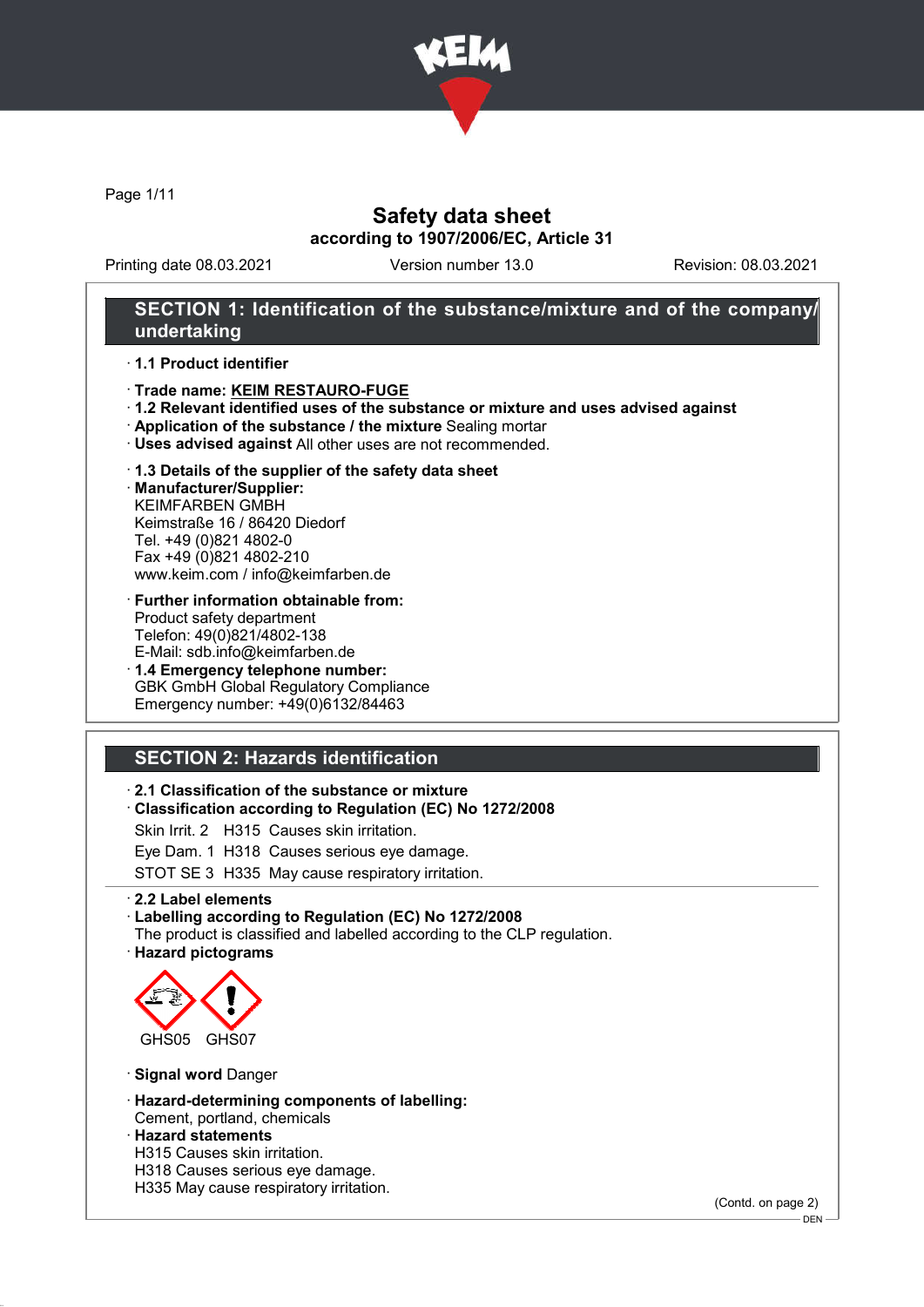

Page 2/11

# Safety data sheet according to 1907/2006/EC, Article 31

Printing date 08.03.2021 Version number 13.0 Revision: 08.03.2021

### Trade name: KEIM RESTAURO-FUGE

|                             | (Contd. of page 1)                                                                               |
|-----------------------------|--------------------------------------------------------------------------------------------------|
| · Precautionary statements  |                                                                                                  |
| P <sub>280</sub>            | Wear protective gloves/protective clothing/eye protection/face protection.                       |
| P <sub>261</sub>            | Avoid breathing dust.                                                                            |
| P <sub>271</sub>            | Use only outdoors or in a well-ventilated area.                                                  |
|                             | P305+P351+P338 IF IN EYES: Rinse cautiously with water for several minutes. Remove contact       |
|                             | lenses, if present and easy to do. Continue rinsing.                                             |
| P315                        | Get immediate medical advice/attention.                                                          |
| P304+P340                   | IF INHALED: Remove person to fresh air and keep comfortable for breathing.                       |
| P302+P352                   | IF ON SKIN: Wash with plenty of soap and water.                                                  |
| P362                        | Take off contaminated clothing.                                                                  |
| P332+P313                   | If skin irritation occurs: Get medical advice/attention.                                         |
| 2.3 Other hazards           |                                                                                                  |
|                             | This Product contains cement. Cement produces an alkaline reaction with moisture or water. Avoid |
|                             | contact with eyes and prolonged skin contact.                                                    |
|                             | · Results of PBT and vPvB assessment                                                             |
| $\cdot$ PBT: Not applicable |                                                                                                  |
| · vPvB: Not applicable      |                                                                                                  |

## SECTION 3: Composition/information on ingredients

· 3.2 Mixtures

· Description: Portland-cement, aggregate and additives

| · Dangerous components:                                                                   |                                                                                  |             |
|-------------------------------------------------------------------------------------------|----------------------------------------------------------------------------------|-------------|
| CAS: 65997-15-1                                                                           | Cement, portland, chemicals                                                      | $10 - 25%$  |
| EINECS: 266-043-4                                                                         | Eye Dam. 1, H318; $\Diamond$ Skin Irrit. 2, H315; STOT SE<br>3. H <sub>335</sub> |             |
| CAS: 1314-98-3                                                                            | zinc sulphide                                                                    | $2.5 - 10%$ |
| EINECS: 215-251-3                                                                         | substance with a Community workplace exposure limit                              |             |
| Reg.nr.: 01-2119475779-15-                                                                |                                                                                  |             |
| <b>XXXX</b>                                                                               |                                                                                  |             |
| Additional information: For the wording of the listed hazard phrases refer to section 16. |                                                                                  |             |

# SECTION 4: First aid measures

### · 4.1 Description of first aid measures

- · General information: When seeing the doctor we suggest to present this safety data sheet.
- · After inhalation: Supply fresh air; consult doctor in case of complaints.
- · After skin contact:

Immediately wash with water and soap and rinse thoroughly.

Do not use solvents or thinners. If skin irritation continues, consult a doctor.

- 
- · After eye contact:

Rinse opened eye for several minutes under running water. Then consult a doctor.

After swallowing:

Rinse mouth and throat well with water.

(Contd. on page 3)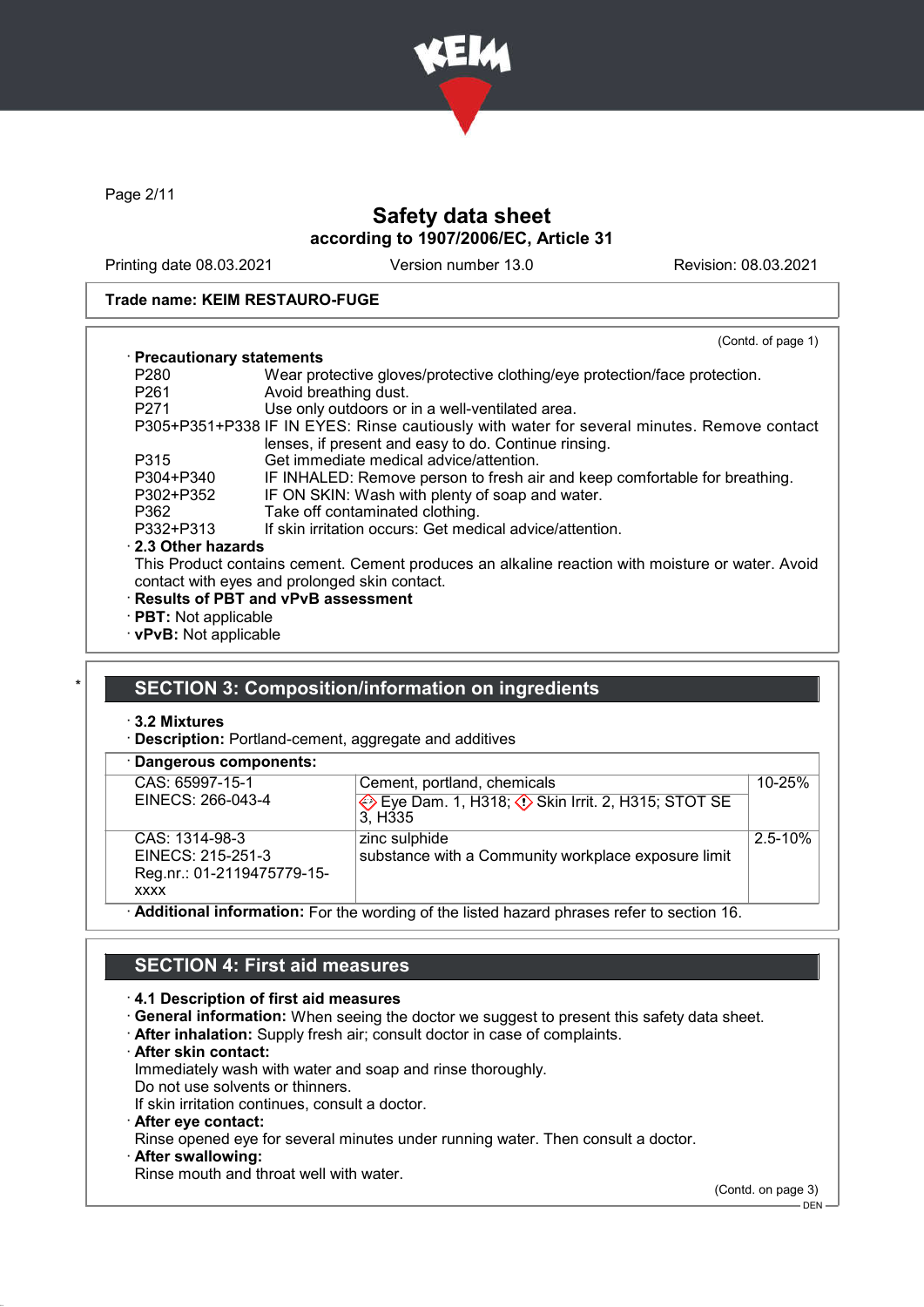

Page 3/11

# Safety data sheet according to 1907/2006/EC, Article 31

Printing date 08.03.2021 Version number 13.0 Revision: 08.03.2021

#### Trade name: KEIM RESTAURO-FUGE

Do not induce vomiting; call for medical help immediately.

(Contd. of page 2)

- · 4.2 Most important symptoms and effects, both acute and delayed
- No further relevant information available.
- · 4.3 Indication of any immediate medical attention and special treatment needed No further relevant information available.

## SECTION 5: Firefighting measures

- · 5.1 Extinguishing media
- · Suitable extinguishing agents:
- Product itself does not burn. Co-ordinate fire-fighting measures to the fire surroundings.
- · 5.2 Special hazards arising from the substance or mixture
- No further relevant information available.
- · 5.3 Advice for firefighters
- · Specila protective equipment: Wear self-contained respiratory protective device.
- · Additional information
- Dispose of fire debris and contaminated fire fighting water in accordance with official regulations. In case of fire do not breathe smoke, fumes and vapours.

# SECTION 6: Accidental release measures

| See Section 8 for information on personal protection equipment.<br>See Section 13 for disposal information. |
|-------------------------------------------------------------------------------------------------------------|
|-------------------------------------------------------------------------------------------------------------|

(Contd. on page 4)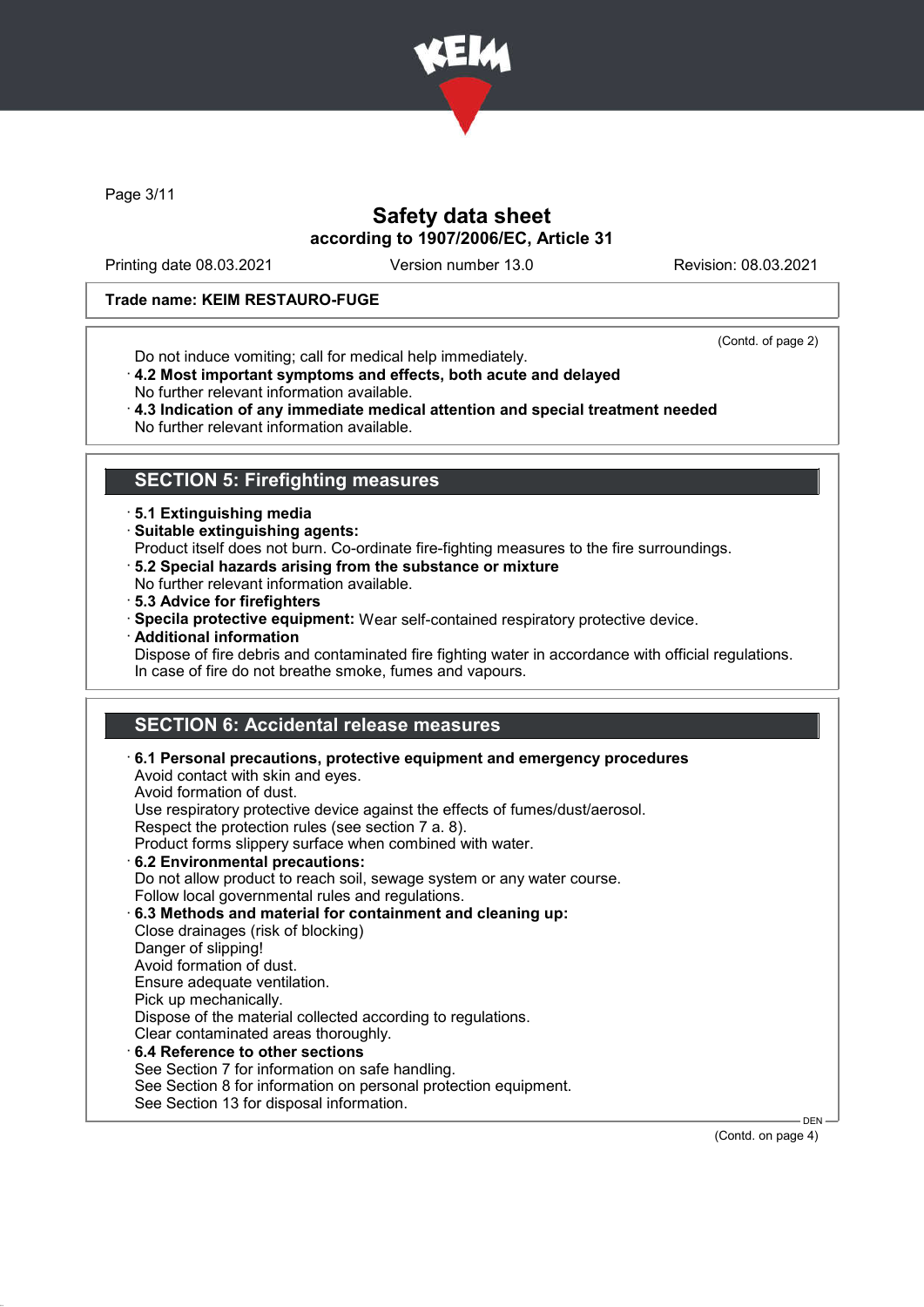

Page 4/11

## Safety data sheet according to 1907/2006/EC, Article 31

Printing date 08.03.2021 Version number 13.0 Revision: 08.03.2021

#### Trade name: KEIM RESTAURO-FUGE

(Contd. of page 3)

## SECTION 7: Handling and storage · 7.1 Precautions for safe handling Avoid contact with skin and eyes. Keep receptacles tightly sealed. Prevent formation of dust. Ensure good ventilation/exhaustion at the workplace. Any unavoidable deposit of dust must be regularly removed. See item 8 (8.2) for information about suitable protective equipment and technical precautions. Respect the protection rules. · Information about fire - and explosion protection: The product is not flammable. No special measures required. · 7.2 Conditions for safe storage, including any incompatibilities · Storage: · Requirements to be met by storerooms and receptacles: Keep in the original containers in a cool and dry place. Store only in unopened original receptacles. · Information about storage in one common storage facility: Do not store together with acids. · Further information about storage conditions: Store in dry conditions. Protect from humidity and water. Avoid dust formations and deposits. Keep container tightly sealed. Protect from heat and direct sunlight. · Storage class: 13 · 7.3 Specific end use(s) No further relevant information available. SECTION 8: Exposure controls/personal protection · 8.1 Control parameters · Ingredients with limit values that require monitoring at the workplace: 14808-60-7 Quartz (SiO2) MAK (Germany) alveolengängige Fraktion

65997-15-1 Cement, portland, chemicals

AGW (Germany) Long-term value: 5 E mg/m<sup>3</sup>

DFG

1314-98-3 zinc sulphide

MAK (Germany) Long-term value: 0.1A\* 2E\*\* mg/m<sup>3</sup> \*alveolengängig; \*\*einatembar

Additional information: The lists valid during the making were used as basis.

(Contd. on page 5)

 $-$  DEN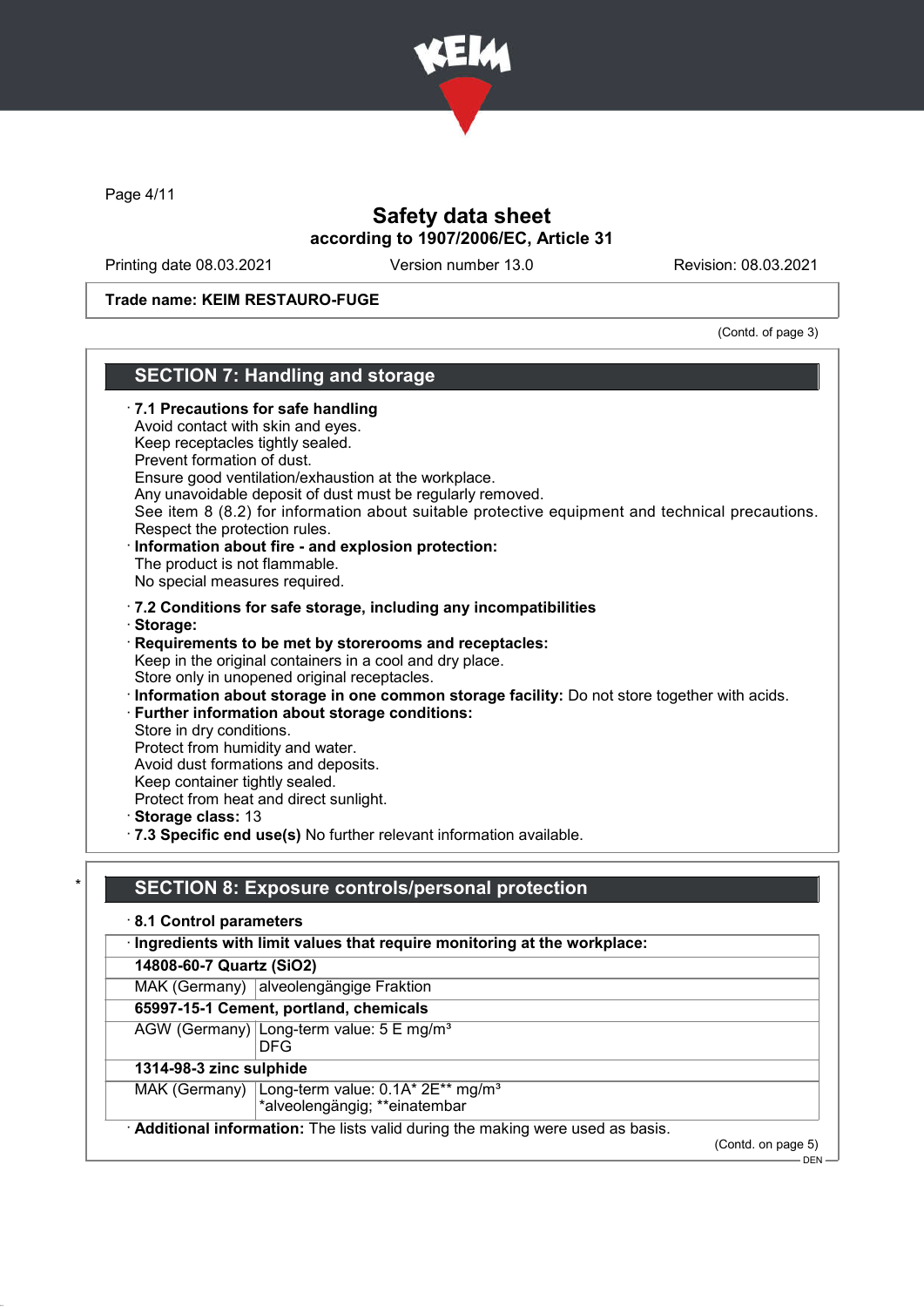

Page 5/11

# Safety data sheet according to 1907/2006/EC, Article 31

Printing date 08.03.2021 Version number 13.0 Revision: 08.03.2021

### Trade name: KEIM RESTAURO-FUGE

|                                                                                                                         | (Contd. of page 4) |
|-------------------------------------------------------------------------------------------------------------------------|--------------------|
| 8.2 Exposure controls                                                                                                   |                    |
| · Individual protection measures, such as personal protective equipment                                                 |                    |
| · General protective and hygienic measures:                                                                             |                    |
| Vacuum clean contaminated clothing. Do not blow or brush off contamination.                                             |                    |
| Avoid contact with the eyes and skin.                                                                                   |                    |
| Do not inhale dust / smoke / mist.                                                                                      |                    |
| Wash hands before breaks and at the end of work.                                                                        |                    |
| Immediately remove all soiled and contaminated clothing.                                                                |                    |
| <b>Respiratory protection:</b>                                                                                          |                    |
| In a dusty environment wear suitable facemask.                                                                          |                    |
| Filter: FFP2                                                                                                            |                    |
| · Hand protection                                                                                                       |                    |
| Protective gloves                                                                                                       |                    |
| Alkaline resistant gloves                                                                                               |                    |
| <b>Material of gloves</b>                                                                                               |                    |
| suitable material e.g.:                                                                                                 |                    |
| Nitrile impregnated cotton-gloves                                                                                       |                    |
| Recommended thickness of the material: $\geq 0.5$ mm                                                                    |                    |
| The selection of the suitable gloves does not only depend on the material, but also on further marks                    |                    |
| of quality and varies from manufacturer to manufacturer. As the product is a preparation of several                     |                    |
| substances, the resistance of the glove material can not be calculated in advance and has therefore                     |                    |
| to be checked prior to the application.                                                                                 |                    |
| · Penetration time of glove material                                                                                    |                    |
| Value for the permeation: level $\geq 6$ (480 min)                                                                      |                    |
| The determined penetration times according to EN 16523-1:2015 are not performed under practical                         |                    |
| conditions. Therefore a maximum wearing time, which corresponds to 50% of the penetration time,                         |                    |
| is recommended.                                                                                                         |                    |
| The exact break trough time has to be found out by the manufacturer of the protective gloves and<br>has to be observed. |                    |
| <b>Eye/face protection</b>                                                                                              |                    |
| In a dusty environment wear protective goggles.                                                                         |                    |
| Tightly sealed goggles                                                                                                  |                    |
| · Body protection:                                                                                                      |                    |
| Protective work clothing                                                                                                |                    |
| After contact with skin wash thoroughly with water and apply lotion.                                                    |                    |
| <b>Environmental exposure controls</b>                                                                                  |                    |
| See Section 12 and 6.2                                                                                                  |                    |
| No further relevant information available.                                                                              |                    |
|                                                                                                                         |                    |
|                                                                                                                         |                    |
| <b>SECTION 9: Physical and chemical properties</b>                                                                      |                    |
| 0.4 Information on hoois physical and obemical proportion                                                               |                    |

- 9.1 Information on basic physical and chemical properties
- · General Information
- 
- 

 $\cdot$  Odour threshold:

· Colour: Colour: Colouring Colouring Colouring Colouring Colouring Colouring Colouring Colouring Colouring Colouring Colouring Colouring Colouring Colouring Colouring Colouring Colouring Colouring Colouring Colouring Colo Odourless<br>Not determined

(Contd. on page 6)

DEN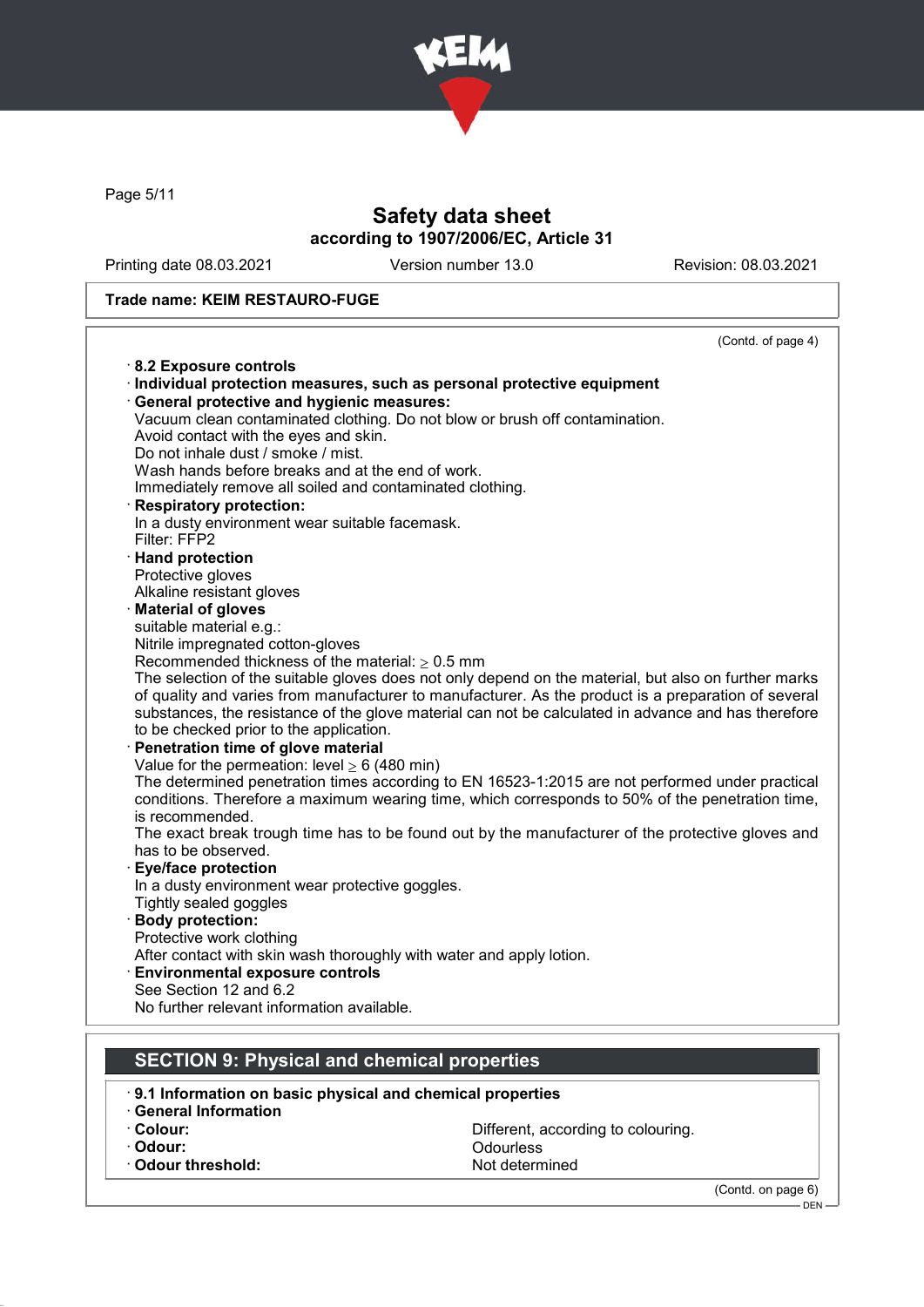

Page 6/11

# Safety data sheet according to 1907/2006/EC, Article 31

Printing date 08.03.2021 Version number 13.0 Revision: 08.03.2021

### Trade name: KEIM RESTAURO-FUGE

| Not determined<br>Not determined<br>Not applicable<br>Not applicable |
|----------------------------------------------------------------------|
|                                                                      |
|                                                                      |
|                                                                      |
|                                                                      |
|                                                                      |
|                                                                      |
| Not applicable                                                       |
| Not applicable                                                       |
| Product is not selfigniting.                                         |
| Not determined                                                       |
| $~12*$                                                               |
| mixed with water                                                     |
|                                                                      |
| Not applicable                                                       |
| Not applicable                                                       |
|                                                                      |
| Miscible                                                             |
|                                                                      |
| Not applicable                                                       |
| Not applicable                                                       |
| Not applicable.                                                      |
|                                                                      |
| $1.5 - 1.7$ * g/cm <sup>3</sup>                                      |
| Not determined                                                       |
| Not applicable.                                                      |
| See item 3.                                                          |
| * The values are for freshly produced material                       |
| and may change with the time.                                        |
|                                                                      |
| powdery, grainy                                                      |
| · Important information on protection of health                      |
|                                                                      |
| Not determined                                                       |
| Product does not present an explosion hazard.                        |
|                                                                      |
|                                                                      |
| Not applicable                                                       |
| Not applicable.                                                      |
| Information with regard to physical hazard                           |
|                                                                      |
| Void                                                                 |
| Void                                                                 |
| Void                                                                 |
| Void                                                                 |
| Void                                                                 |
| (Contd. on page 7)                                                   |
|                                                                      |

- DEN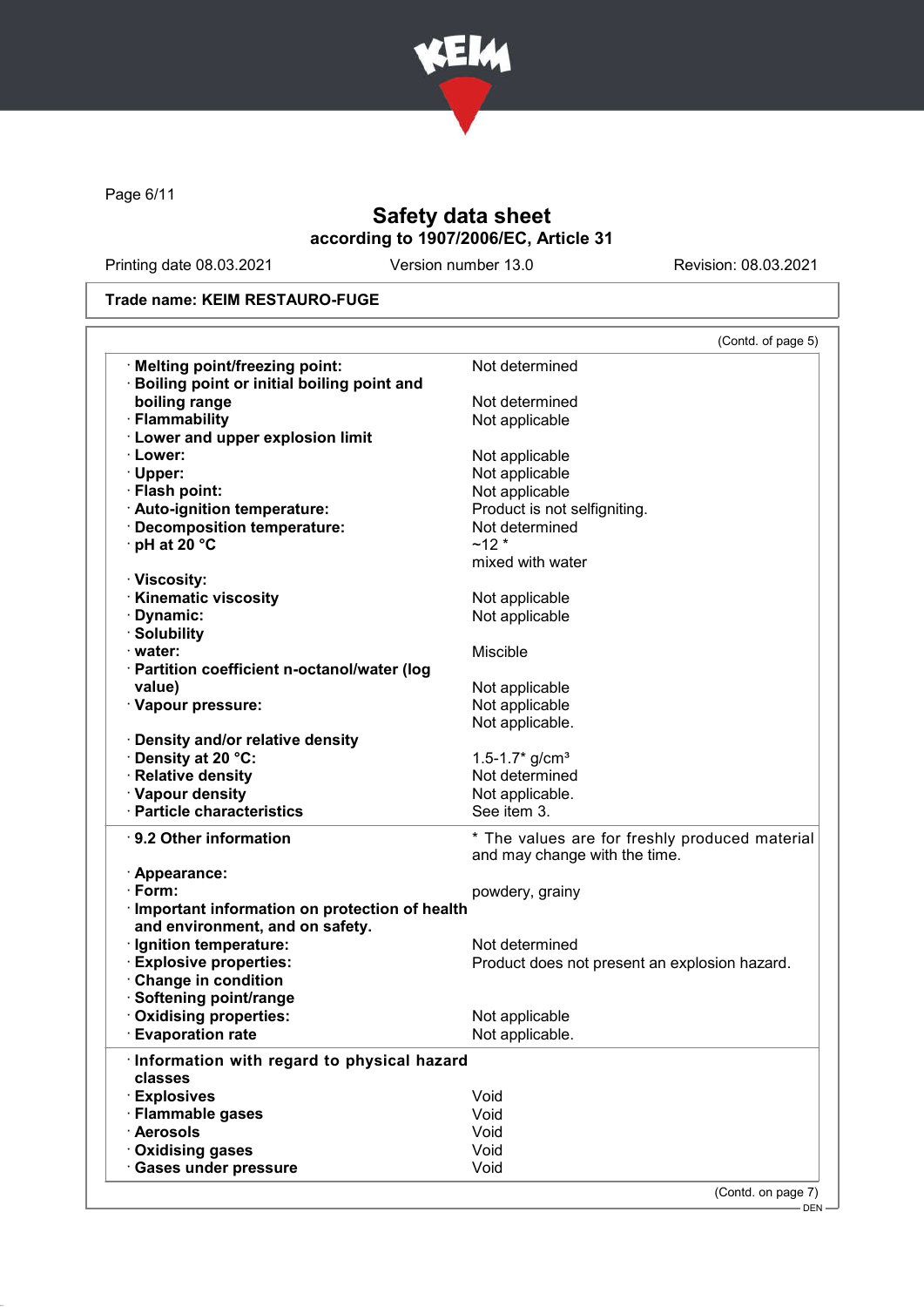

Page 7/11

# Safety data sheet according to 1907/2006/EC, Article 31

Printing date 08.03.2021 Version number 13.0 Revision: 08.03.2021

#### Trade name: KEIM RESTAURO-FUGE

|                                         |      | (Contd. of page 6) |
|-----------------------------------------|------|--------------------|
| · Flammable liquids                     | Void |                    |
| · Flammable solids                      | Void |                    |
| · Self-reactive substances and mixtures | Void |                    |
| · Pyrophoric liquids                    | Void |                    |
| · Pyrophoric solids                     | Void |                    |
| · Self-heating substances and mixtures  | Void |                    |
| · Substances and mixtures, which emit   |      |                    |
| flammable gases in contact with water   | Void |                    |
| <b>Oxidising liquids</b>                | Void |                    |
| Oxidising solids                        | Void |                    |
| · Organic peroxides                     | Void |                    |
| Corrosive to metals                     | Void |                    |
| · Desensitised explosives               | Void |                    |

## SECTION 10: Stability and reactivity

- · 10.1 Reactivity Reacts with water alkaline and hardens.
- · 10.2 Chemical stability Stable under normal conditions of storage and use.
- · Thermal decomposition / conditions to be avoided:

Stable at environment temperature.

No decomposition if used and stored according to specifications.

- · 10.3 Possibility of hazardous reactions No dangerous reactions known.
- · 10.4 Conditions to avoid Humidity
- · 10.5 Incompatible materials: Acids
- · 10.6 Hazardous decomposition products:

No hazardous decomposition products if stored and handled as prescribed.

# **SECTION 11: Toxicological information**

## · 11.1 Information on hazard classes as defined in Regulation (EC) No 1272/2008

· Acute toxicity Based on available data, the classification criteria are not met.

### · LD/LC50 values relevant for classification:

#### 1314-98-3 zinc sulphide

| Oral | LD50 | $ >15,000$ mg/kg (rat) (OECD 401)                   |
|------|------|-----------------------------------------------------|
|      |      | Inhalative $ LC50/4 h $ > 5.7 mg/l (rat) (OECD 403) |

# · Skin corrosion/irritation

Causes skin irritation.

### · Serious eye damage/irritation

- Causes serious eye damage.
- · during inhalation: Irritating to respiratory system.
- · during swallowing: Irritant effect possible
- · Respiratory or skin sensitisation

Product is reduced in chromate. Within the indicated storage time sensitization is not expected.

(Contd. on page 8)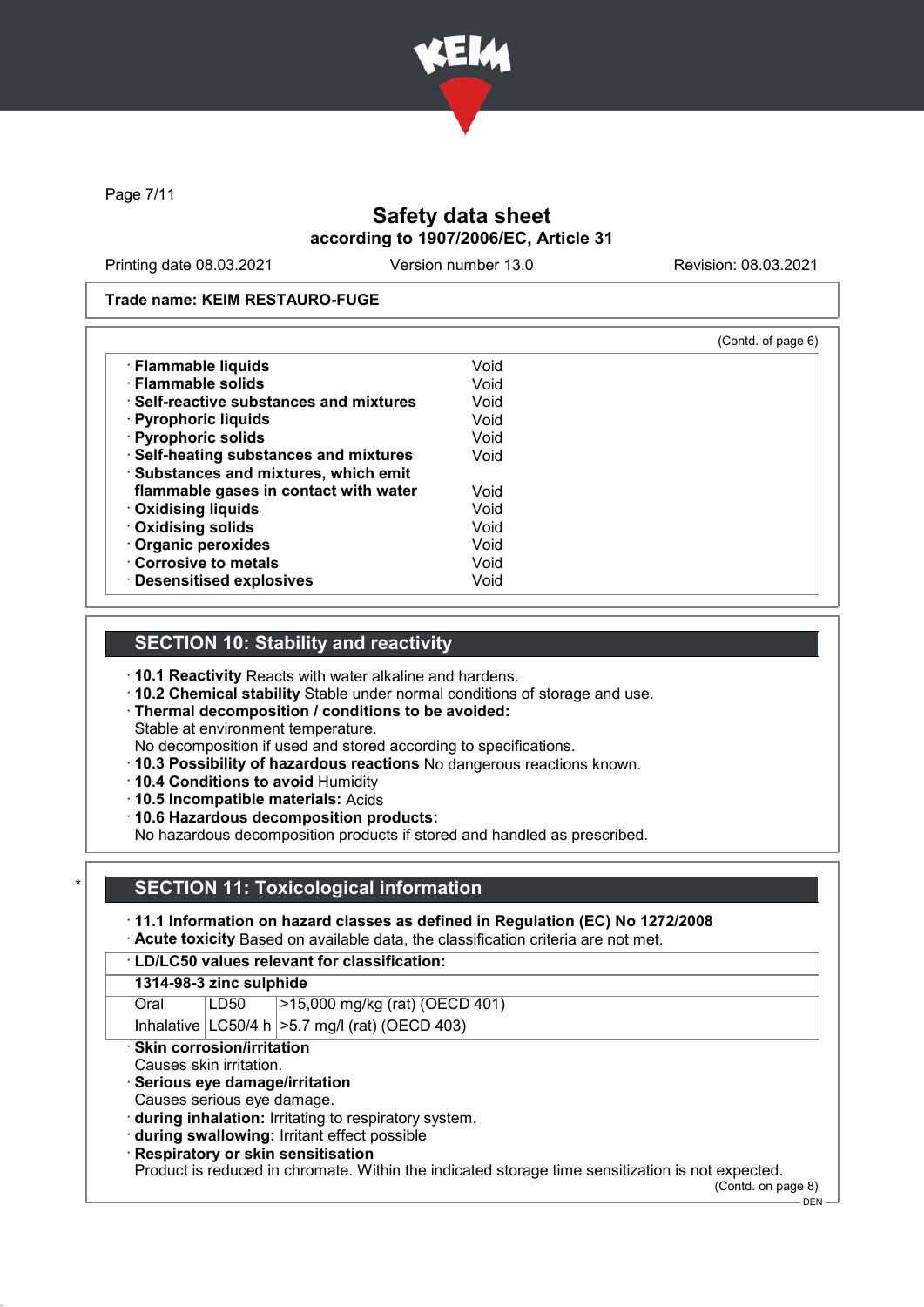

Page 8/11

## Safety data sheet according to 1907/2006/EC, Article 31

Printing date 08.03.2021 Version number 13.0 Revision: 08.03.2021

#### Trade name: KEIM RESTAURO-FUGE

- (Contd. of page 7)
- · Germ cell mutagenicity Based on available data, the classification criteria are not met.
- · Carcinogenicity Based on available data, the classification criteria are not met.
- · Reproductive toxicity Based on available data, the classification criteria are not met.
- · STOT-single exposure
- May cause respiratory irritation.
- · STOT-repeated exposure Based on available data, the classification criteria are not met.
- · Aspiration hazard Based on available data, the classification criteria are not met.
- · Other information (about experimental toxicology):
- Experimental analysis are not available.

The product was not tested. The statements on toxicology have been derived from the properties of the individual components.

- · Subacute to chronic toxicity:
- · CMR effects (carcinogenity, mutagenicity and toxicity for reproduction) Not applicable
- · 11.2 Information on other hazards
- · Endocrine disrupting properties

None of the ingredients is listed.

# **SECTION 12: Ecological information**

· 12.1 Toxicity

· Aquatic toxicity:

#### 1314-98-3 zinc sulphide

EC 50/48h (static) 100 mg/l (daphnia) (OECD 202)

EC 50/96h (static)  $100 \text{ m}$ g/l (fish) (OECD 203)

EC 50/72 h (static) 100 mg/l (algae) (OECD 202)

- · 12.2 Persistence and degradability No further relevant information available.
- · 12.3 Bioaccumulative potential No further relevant information available.
- · 12.4 Mobility in soil No further relevant information available.
- · 12.5 Results of PBT and vPvB assessment
- · PBT: Not applicable
- · vPvB: Not applicable
- · 12.6 Endocrine disrupting properties
- The product does not contain substances with endocrine disrupting properties.
- · 12.7 Other adverse effects No further relevant information available.
- · Other information: Elimination from the water by means of sedimentation.
- · Additional ecological information:
- · AOX-indication:

Due to the substance of content which do not include organic jointed halogens, the product can not take influence on the AOX-load of the waste water.

- · According to the formulation contains the following heavy metals and compounds from the EU guideline NO. 2006/11/EC:
- The product contains ZnS.
- General notes:

The statements on ecotoxicology have been derived from the properties of the individual components.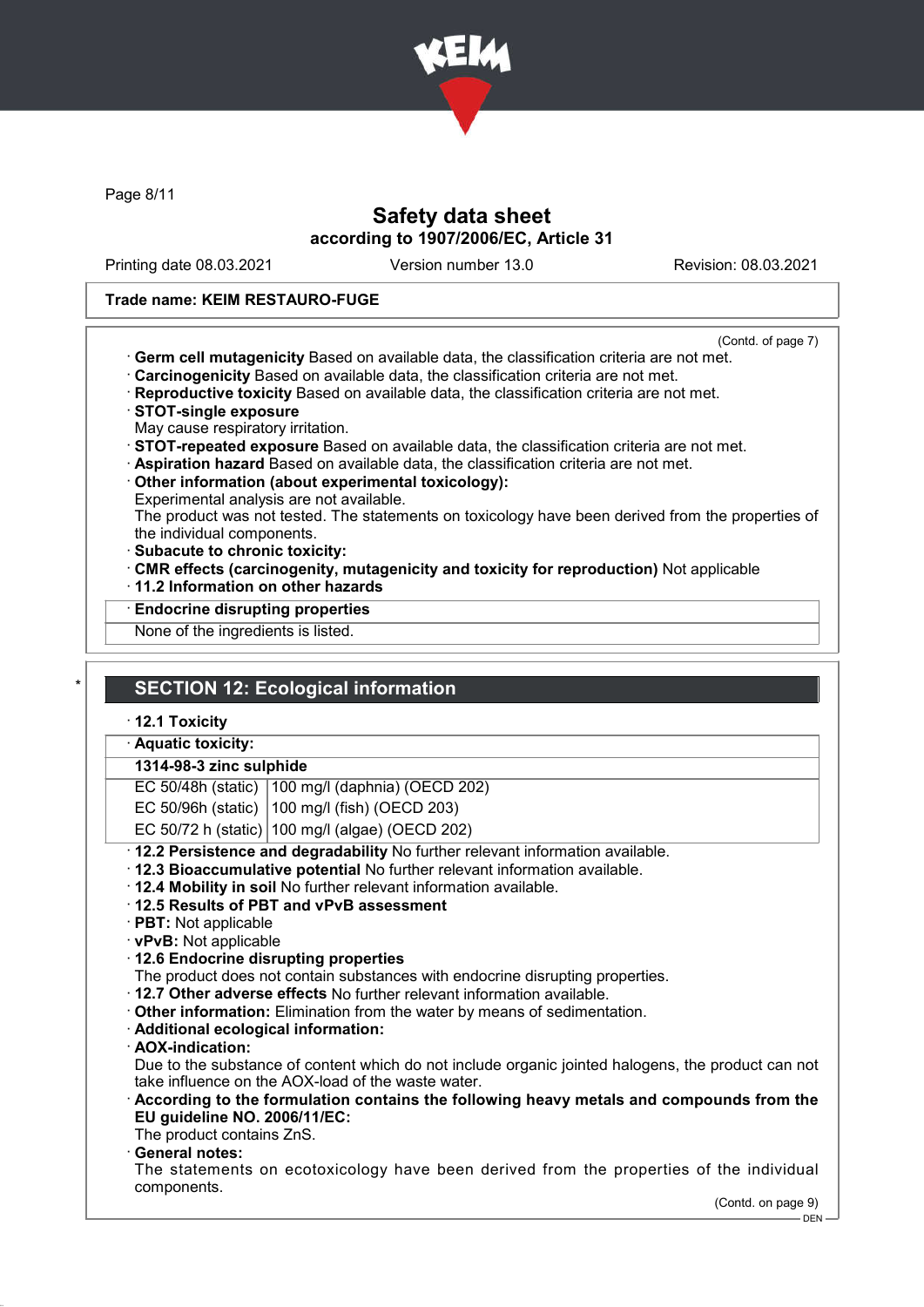

Page 9/11

## Safety data sheet according to 1907/2006/EC, Article 31

Printing date 08.03.2021 Version number 13.0 Revision: 08.03.2021

### Trade name: KEIM RESTAURO-FUGE

(Contd. of page 8)

Do not allow product to reach ground water, water course or sewage system. At present there are no ecotoxicological assessments.

Water hazard class 1 (German Regulation) (Self-assessment): slightly hazardous for water

## SECTION 13: Disposal considerations

#### · 13.1 Waste treatment methods

#### **Recommendation**

Disposal must be made according to official regulations.

Must not be disposed with household garbage. Do not allow product to reach sewage system. Unused remainders of the product should be regarded as hazardous waste.

Recommendation for non-reusable residues: Mix with water and allow to harden.

Allow wet product and product sludge to harden and do not allow to get into drains or waterways.

### · European waste catalogue

17 01 01 | concrete

### · Uncleaned packaging:

· Recommendation:

Non contaminated packagings may be recycled.

Disposal must be made according to official regulations.

· Recommended cleansing agents: Water, if necessary with cleansing agents.

# SECTION 14: Transport information

| 14.1 UN number or ID number<br>· ADR, IMDG, IATA                       | Void                                                          |
|------------------------------------------------------------------------|---------------------------------------------------------------|
| 14.2 UN proper shipping name<br>· ADR, IMDG, IATA                      | Void                                                          |
| 14.3 Transport hazard class(es)                                        |                                                               |
| · ADR, IMDG, IATA<br>∴Class                                            | Void                                                          |
| 14.4 Packing group<br>· ADR, IMDG, IATA                                | Void                                                          |
| 14.5 Environmental hazards:<br>· Marine pollutant:                     | No                                                            |
| 14.6 Special precautions for user                                      | Not applicable                                                |
| 14.7 Maritime transport in bulk according to<br><b>IMO instruments</b> | Not applicable                                                |
| · Transport/Additional information:                                    | No dangerous good in sense of these transport<br>regulations. |
|                                                                        | (Contd. on page 10)                                           |
|                                                                        | — DEN —                                                       |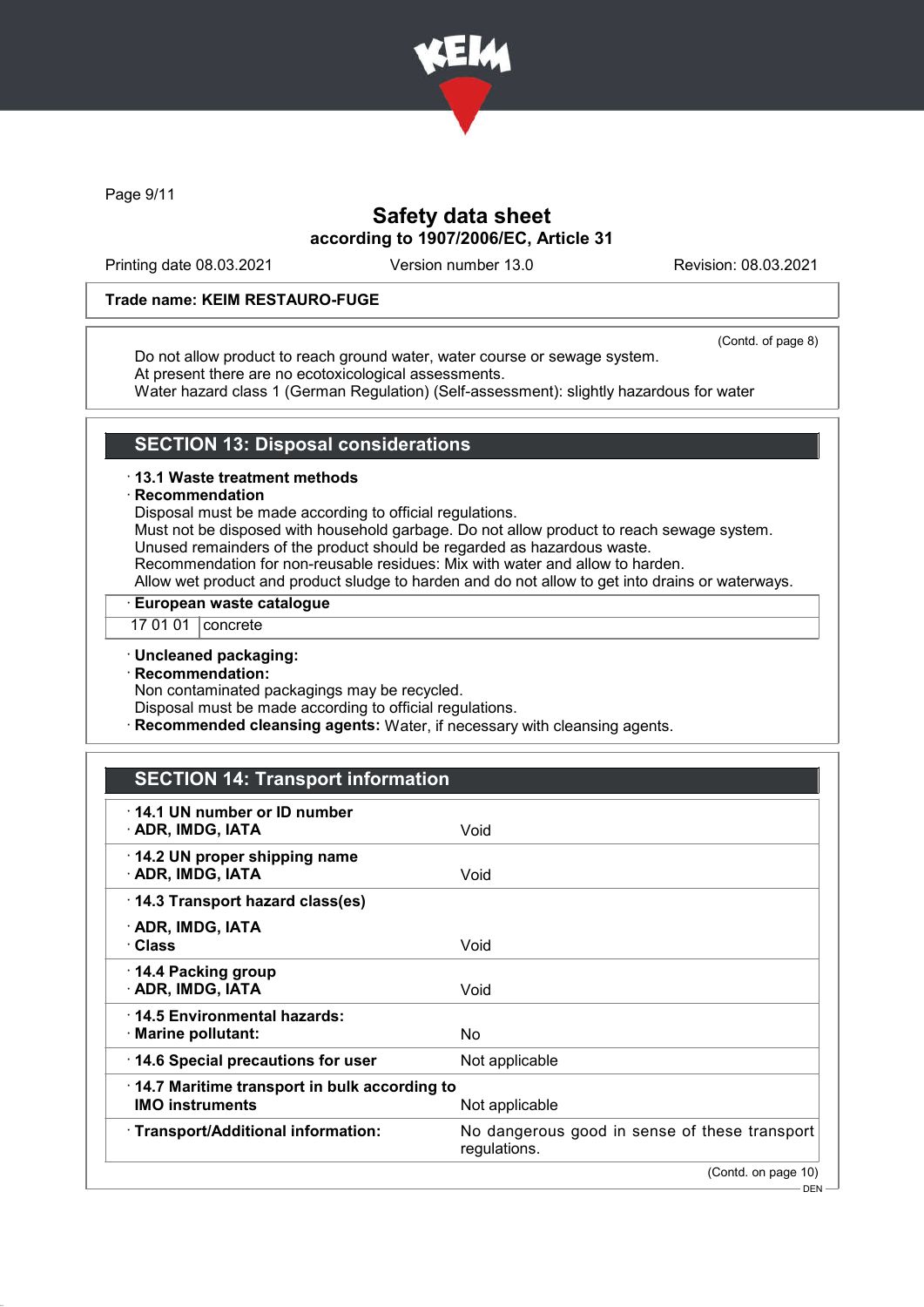

Page 10/11

## Safety data sheet according to 1907/2006/EC, Article 31

Printing date 08.03.2021 Version number 13.0 Revision: 08.03.2021

(Contd. of page 9)

#### Trade name: KEIM RESTAURO-FUGE

· UN "Model Regulation": Void

### SECTION 15: Regulatory information

- · 15.1 Safety, health and environmental regulations/legislation specific for the substance or mixture
- · Labelling according to Regulation (EC) No 1272/2008 For information on labelling please refer to section 2 of this document.
- · Directive 2012/18/EU
- · Named dangerous substances ANNEX I None of the ingredients is listed.
- · DIRECTIVE 2011/65/EU on the restriction of the use of certain hazardous substances in electrical and electronic equipment – Annex II
- None of the ingredients is listed.
- · REGULATION (EU) 2019/1148
- Annex I RESTRICTED EXPLOSIVES PRECURSORS (Upper limit value for the purpose of licensing under Article 5(3))

None of the ingredients is listed.

Annex II - REPORTABLE EXPLOSIVES PRECURSORS

None of the ingredients is listed.

· National regulations:

- · Waterhazard class: Water hazard class 1 (Self-assessment): slightly hazardous for water.
- · Other regulations, limitations and prohibitive regulations
- · Please note:
- TRGS 200 (Germany)
- TRGS 500 (Germany)
- TRGS 510 (Germany) TRGS 900 (Germany)
- 
- · Substances of very high concern (SVHC) according to REACH, Article 57 Not applicable · Product-Code/Giscode: ZP1
- 
- · 15.2 Chemical safety assessment: A Chemical Safety Assessment has not been carried out.

## SECTION 16: Other information

This information is based on our present knowledge. However, this shall not constitute a guarantee for any specific product features and shall not establish a legally valid contractual relationship.

### **Relevant phrases**

H315 Causes skin irritation. H318 Causes serious eye damage. H335 May cause respiratory irritation.

· Department issuing SDS: KEIMFARBEN Germany, Product safety department

· Version number of previous version: 12.0

(Contd. on page 11)

DEN